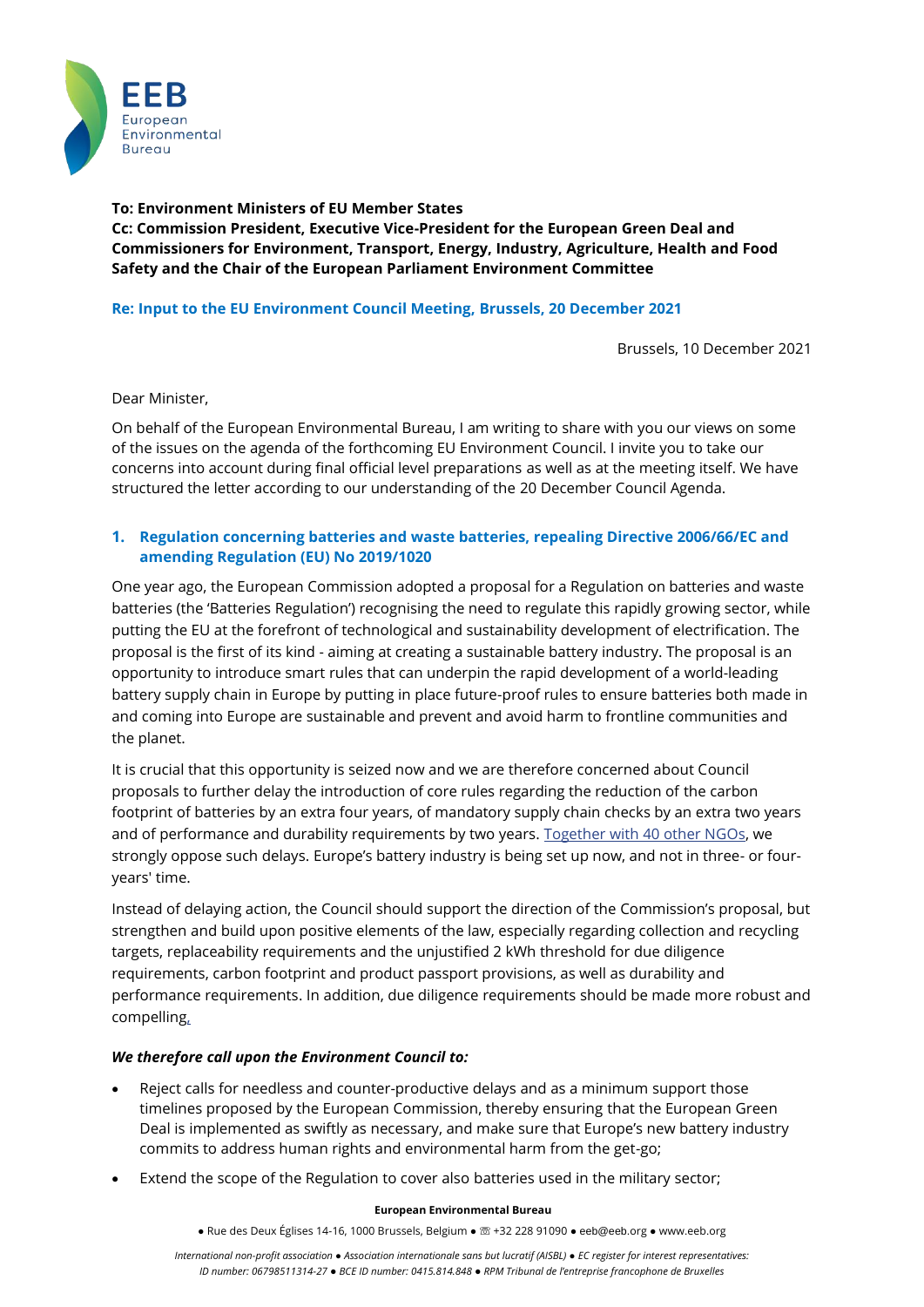

- Demand strong eco-design requirements for portable and industrial batteries to ensure good performance and durability and requirements that focus on replaceability, reparability and reusability, underpinned by appropriate technical standards;
- Remove the 2kWh capacity threshold for the applicability of key innovative provisions on due diligence, carbon footprint, product passport, and other performance/durability requirements;
- Revise the definition of 'light means of transport' to ensure that all batteries from light means of transport are defined as portable batteries;
- Include calculation and reporting requirements for a battery's carbon footprint that ensures the use of renewable energy in production, as well as data that is verified by independent third-party auditors accredited by governments;
- Ensure the swift development of the methodology for the calculation of recycled content in the production of batteries, to be extended also to portable and primary batteries;
- Demand levies on the use of disposable batteries, in preparation for their phase-out, with a view to promoting devices that can instead use a power cable or a rechargeable battery;
- Require obligations regarding the provision of information targeting the supplier/producer and consumers;
- Call for higher collection targets, in particular 85% for portable batteries from 2030 and 90% for light means of transport from 2025, as well as for incentives for the collection of industrial, automotive and EV batteries;
- Add mandatory tests to determine whether it is technically possible and economically reasonable (including if there is a market) for batteries to be repurposed for a second life;
- Demand more ambitious recycling targets for battery material recovery (95% for cobalt, nickel and copper in 2025 and 98% in 2030), in particular for lithium (70% in 2025 and 90% in 2030), and the introduction of a review clause to maintain the highest possible level of recycling, taking into account any developments in battery technology that may take place in the future;
- Request additional requirements on top of the Organisation for Economic Co-operation and Development's (OECD's) due diligence provisions to ensure environmental protection and better protection of vulnerable communities, ensuring that accountability for fulfilling such obligations remains with the economic operator and not with an industry scheme.

For more details on all these points, see our detailed [position paper shared by more than 40](https://eebbrussels.sharepoint.com/sites/EUPresidency/Gedeelde%20documenten/General/:%20https:/eeb.org/library/enhancing-the-sustainability-of-batteries-ngo-position-paper/)  [organisations](https://eebbrussels.sharepoint.com/sites/EUPresidency/Gedeelde%20documenten/General/:%20https:/eeb.org/library/enhancing-the-sustainability-of-batteries-ngo-position-paper/) and [the joint statement on removable, replaceable and repairable batteries.](https://eeb.org/library/joint-statement-europes-circular-economy-leaders-demand-removable-replaceable-and-repairable-batteries/)

## **2. Fit for 55 package: Revision of Directive (EU) 2003/87/EC establishing a system for greenhouse gas emission allowance trading (ETS)**

### **ETS 1 - Power, industry, aviation and shipping:**

The Emissions Trading Scheme (ETS) can be an important driver towards decarbonising our economies, but market mechanisms must go in hand with tightened regulatory measures. In the past ten years, the ETS's potential has been reduced by at least three main flaws: the  $CO<sub>2</sub>$  price has been largely below what is needed, free  $CO<sub>2</sub>$  permits to most polluting industries have delayed decarbonisation and generated windfall profits, and the ETS revenues have been used by the Member States for other purposes than tackling climate change. The revision of the ETS Directive only partly

#### **European Environmental Bureau**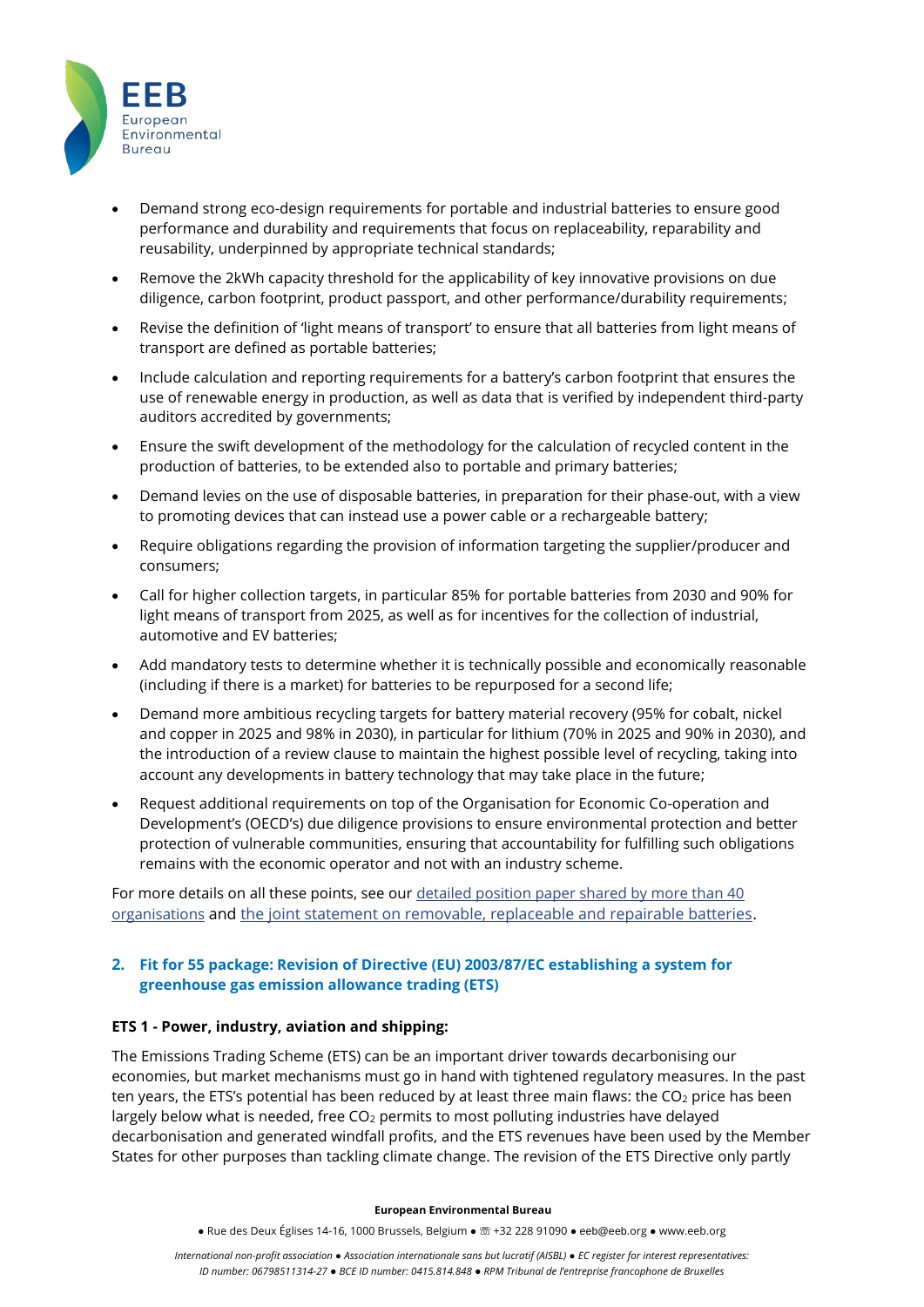

addresses these flaws. The ambition of the ETS needs to be aligned with the urgency to massively reduce emissions as underlined by the IPCC 6<sup>th</sup> Scientific Report on Climate.

### *We therefore call upon the Environment Council to:*

- Remove free allowances to industry and replace them by full auctioning;
- Phase out compensation for ETS indirect costs (state aid rules);
- Set mandatory earmarking of 100% of auctioning revenues for climate purposes and avoid that Member States' revenues are spent to support fossil-fuel based industry (amongst others, state aid for  $CO<sub>2</sub>$  or indirect costs for industry);
- Push for the inclusion of municipal waste incineration as it still remains excluded from the ETS scope;
- Increase the target for shipping and extend the ETS to international flights;
- Ensure that the ETS Directive delivers an EU-wide coal phase-out by 2030 at the latest and sets a Paris-Agreement-compatible minimum CO<sub>2</sub> price of 100  $\epsilon$ /ton CO<sub>2</sub> notably through a minimum carbon price floor system or the Emission Performance Factor (EPF);
- Remove Art. 26 of the ETS Directive to ensure policy coherence between the ETS and the Industrial Emissions Directive (IED) through a combined approach to allow the application of performance-based standards (e.g. as set in the EU BREFs/IED and Ecodesign Directive);
- Set a GHG performance standard to 100gCO2eq/KWh for the power sector applicable by 2030 at the latest, with a directional target value set to 0gCO2eq/KWh by 2050;
- Ensure the immediate review of the EU ETS benchmark system to provide for 'one product/service = one benchmark', excluding free-riders and driving for innovation, and in the interim, set an Emission Performance Factor (EPF) acting as a performance-based multiplication factor to apply for EUA price compared to state-of-the-art top performers;
- Exclude fossil fuels from both the Innovation and Modernisation Funds.

See also the [EEB comments on the Inception Impact Assessment of the revision of the EU ETS](https://mk0eeborgicuypctuf7e.kinstacdn.com/wp-content/uploads/2020/11/EEB-comments-on-the-Inception-Impact-Assessment-of-the-revision-of-the-EU-ETS.pdf) and the [EEB's letter on ensuring ETS and IED consistency within the](https://eeb.org/library/letter-to-the-european-commission-ensuring-ets-and-ied-consistency-within-upcoming-fit-for-55-package/) Fit for 55 package.

# **ETS2 - Buildings and transport**

While the proposed extension of the ETS to buildings and transport would apply carbon pricing to these sectors and hence potentially lead to important emissions savings, it can also bring with it significant environmental, financial and social risks. Concerns remain about whether this instrument will effectively deliver on CO<sub>2</sub> emission reductions (the Commission's proposal does not propose a cap on emissions for these sectors) and who will bear the costs. Fuel producers will pass on costs to final consumers – this is already happening in some Member States even without the EU-ETS extension being in place as industry is raising prices to profit from the political context, scaring consumers and disingenuously blaming the European Green Deal (EGD). These price rises are feeding through to consumers who often have low short-term ability to adjust (i.e. low 'elasticity'). On top of that, consumers' adaptability to energy prices varies a lot across the EU and largely depends on the households' wealth.

#### **European Environmental Bureau**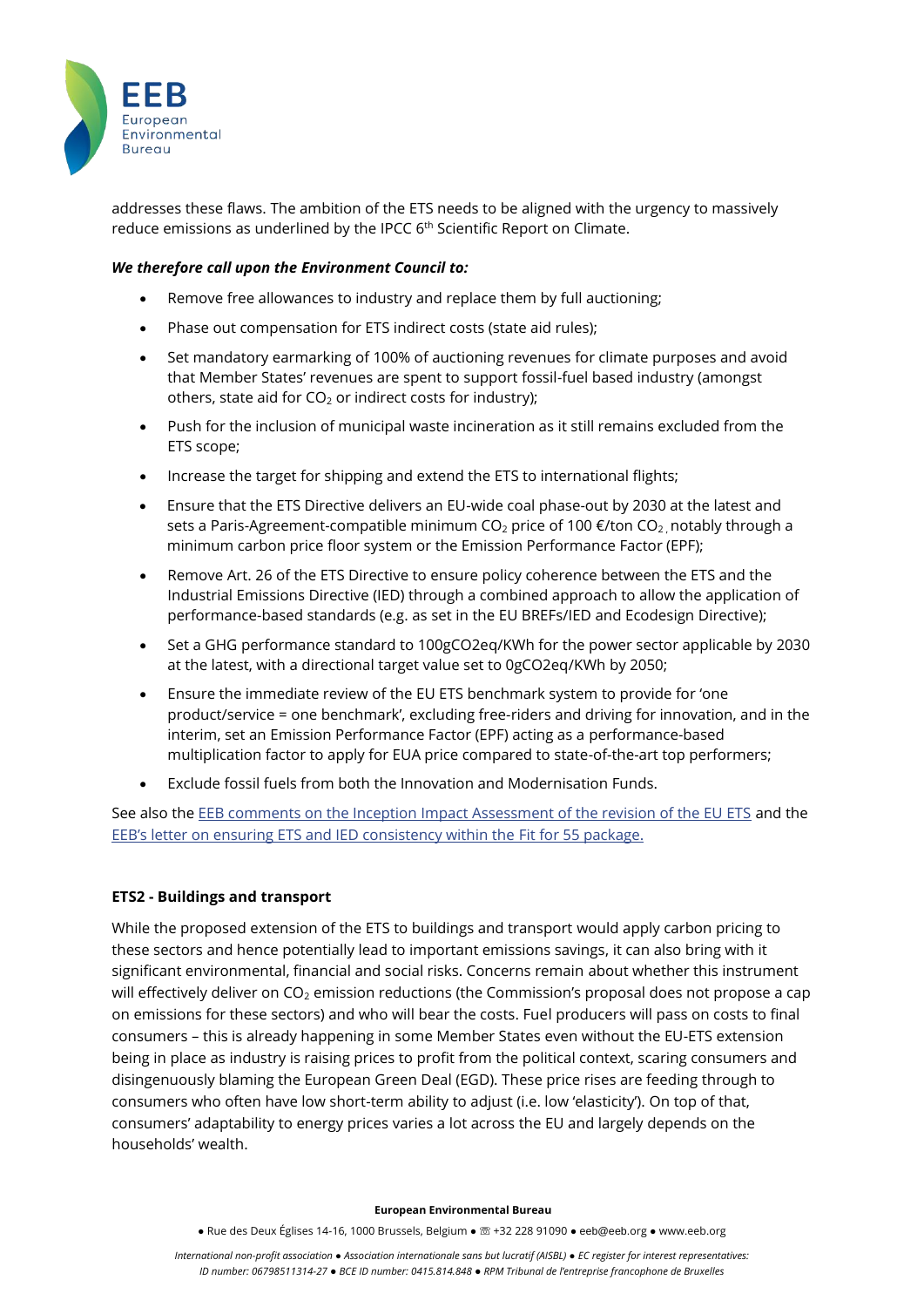

Energy policy is by far and large in the hands of national governments (as established in the EU Treaty) and ultimately influenced by vested interests that may or may not have consumers' interest as a prime interest. As a result, there is a risk that some national governments will not do enough for the common good and for citizens. Furthermore, political uncertainty over national budget decisions – with many important upcoming national elections - and over the redistribution of EU finance (Social Climate Fund, ETS revenues, CBAM revenues etc.) risks putting the burden on society and heavily hitting the most vulnerable, well before any effective emission reductions will take place and the Social Climate Fund would kick in. Consequently, it is crucial that these social, financial and environmental risks are fully taken into account at EU level.

## *We therefore call upon the Environment Council to:*

- Ensure that if the EU-ETS instrument proves insufficiently effective to drive emission reductions in the energy and transport sectors or if there is insufficient support for the instrument, that due attention is given to other existing regulatory instruments in the Fit for 55 Package (Energy Tax Directive (ETD), RED, EED, CO2 standards for cars & vans, EPBD), the EU Renovation Wave and relevant other EU regulation such as the taxonomy or state aid rules to drive emission reductions quickly and avoid social impacts;
- Ensure that the EU-ETS for buildings and transport is consistent and coherent with the review of the Energy Tax Directive – i.e. avoids loopholes and exemptions that can undermine the instruments' reach and impact;
- Commit to carbon pricing for all energy uses to be an integral part of EU legislation regardless of which instrument is finally chosen;
- Remove environmentally harmful subsidies and fast-track support schemes to enable households to transition to sustainable solutions for heating and for transport at both EU and national level – this would strengthen the EU-ETS and reduce risks of social impact and hence public resistance;
- Ensure that national measures are quickly put in place to so that there are readily available alternative options for households to respond to and to avoid potential price impacts – i.e. access to heat pumps, solar thermal and PV, battery storage, renovation and insulation for buildings, quality public transport and e-vehicles, complemented by improved infrastructure for active mobility such as cycling and walking. If these were in place, it would mitigate some of the above-mentioned social risks of the EU-ETS and avoid cost-impacts to households;
- Make sure that a solid social package (Social Climate Fund and other financial resources) is agreed well before the revised Directive comes into force to apply the 'polluter pays principle' fairly and to avoid society having to bear the costs of poor political decisions to keep fossil fuels in the economy (see point 6). The Social Climate fund should be supported independent of the EU-ETS II outcome.

Please also see the EEB's main asks for the Fit for 55 Package- [A package fit for the planet and fair to](https://mk0eeborgicuypctuf7e.kinstacdn.com/wp-content/uploads/2021/07/EEB-Mains-asks-FitFor55.pdf)  [society,](https://mk0eeborgicuypctuf7e.kinstacdn.com/wp-content/uploads/2021/07/EEB-Mains-asks-FitFor55.pdf) and the [EEB's assessment of the Fit for 55 Package](https://eeb.org/library/fit-for-55-eeb-assessment/).

#### **European Environmental Bureau**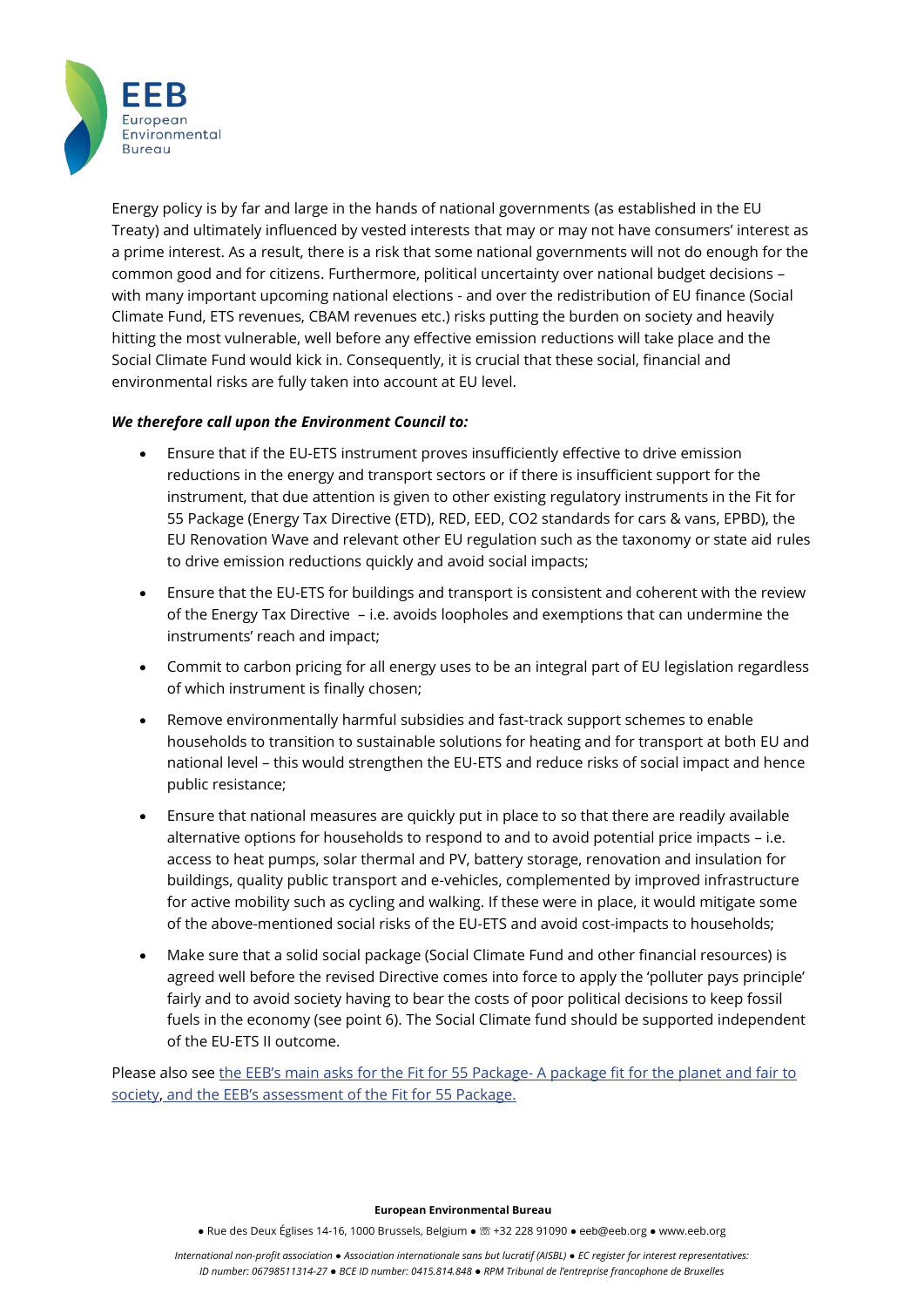

# **3. Fit for 55 package: Revision of Regulation (EU) 2018/842 on binding annual greenhouse gas emission reductions by Member States from 2021 to 2030 (ESR)**

The proposal on effort-sharing aims to increase the national binding targets for Member States to contribute to an EU-wide Effort Sharing Regulation (ESR) target that has been increased to 40% emissions reductions by 2030. However, the proposal does not lead to the changes in the ESR that are required to limit global warming to +1.5°C compared to pre-industrial levels. The new national targets are not enough to contribute to the 65% GHG emission reductions that are needed by 2030. Moreover, the national binding targets risk becoming a bargaining point with Member States that could lead to an insufficient level of climate action and unwanted trade-offs. Arguments on cost efficiency and fairness between Member States should not undermine the necessary climate action. The interaction between the ESR and the ETS for buildings and transport is still not clear and an impact assessment of how the carbon price for these sectors will evolve and the related social impacts is required. Until today, the agricultural sector has only contributed 1% to the former 30% reduction target of the ESR and the Commission's proposal provides another free pass for non-CO<sub>2</sub> agricultural emissions. Only a sectoral target for non- $CO<sub>2</sub>$  agricultural emissions, accompanied by the development of sectoral climate neutrality roadmaps, will provide the right incentive for a transformative agenda in agriculture.

## *We therefore call upon the Environment Council to:*

- Increase the EU target from 40% to 50% emissions reduction and increase national targets accordingly to align them to the effort needed to have more chance to stay under 1.5°C of warming, which has been confirmed by the IPCC as our safety threshold;
- Improve the integrity of the 2030 target by establishing a single, linear trajectory for emissions reduction based on a 2018-2020 baseline, to prevent a 'Covid dividend';
- Introduce stricter rules on banking, trading and borrowing among Member States, remove the flexibilities with the ETS and LULUCF sectors and set stronger mechanisms to penalise non-compliance by Member States;
- Establish a new binding EU-level minimum contribution to emissions reductions by the agriculture sector of at least 20% by 2030 compared to 2005 levels;
- Demand that the European Commission develops sectoral decarbonisation roadmaps for the effort sharing sectors to clarify their contribution to the Union's climate neutrality target;
- Introduce a right for the public to access national courts to enforce compliance and add a direct reference to the Aarhus Convention;
- Set a framework for binding EU and national emissions reductions targets beyond 2030, on a five-year cycle.

For more details on agricultural emissions, please see: EEB [Beyond Net zero emissions in agriculture,](https://mk0eeborgicuypctuf7e.kinstacdn.com/wp-content/uploads/2021/07/Beyond-Net-zero-emissions-in-agriculture.pdf) the EEB's main asks for the Fit for 55 Package- [A package fit for the planet and fair to society,](https://mk0eeborgicuypctuf7e.kinstacdn.com/wp-content/uploads/2021/07/EEB-Mains-asks-FitFor55.pdf) and the [EEB's assessment of the Fit for 55 Package](https://eeb.org/library/fit-for-55-eeb-assessment/).

#### **European Environmental Bureau**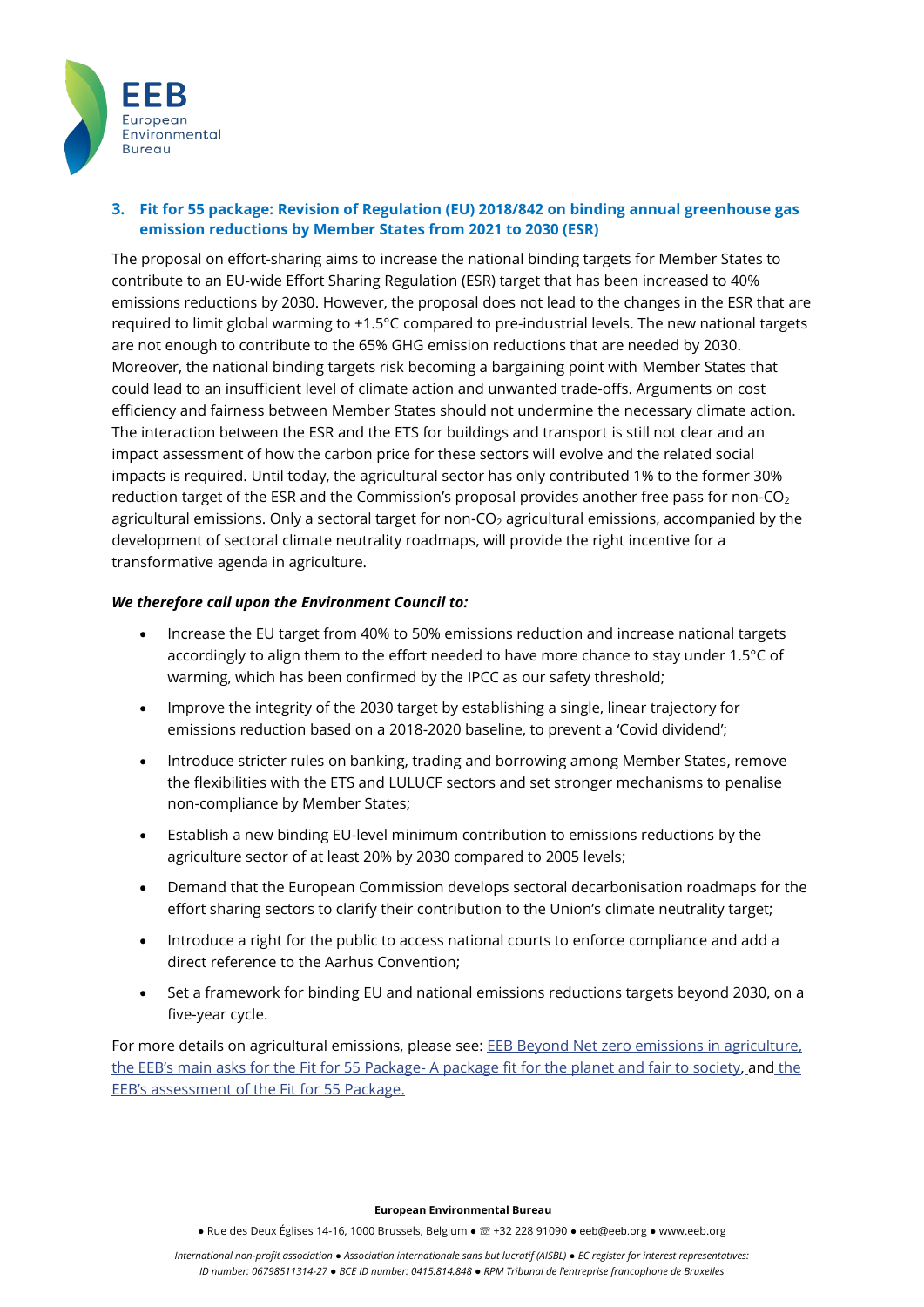

# **4. Fit for 55 package: Revision of Regulation (EU) 2018/841 on greenhouse gas emissions and removals from land use, land use change and forestry (LULUCF)**

The proposed revision of the land use, land use change and forestry (LULUCF) Regulation will progressively change the architecture and scope of the Regulation with small positive elements. The European Commission suggests reaching an overall EU target of net GHG removals of 310 million tonnes of CO<sub>2</sub> equivalent that will be distributed between Member States as annual national targets for the period of 2026-2030. While the introduction of annual national targets from 2026 goes in the right direction to increase removals in the LULUCF sector, we regret the timid level of the Union target. Managed croplands and grasslands accounted for around 50 million tonnes of  $CO<sub>2</sub>$  in the EU-27 in 2019. These emissions can be brought to net-zero by 2030 by promoting agroecological practices, restoring peatlands, deploying hedges and agroforestry on croplands and grasslands.

From 2031 onwards, the Commission proposes to expand the scope of the Regulation to include non-CO<sub>2</sub> emissions from the agricultural sector, becoming a new Agriculture, Forestry and Land Use (AFOLU) policy instrument. This AFOLU sector would then have to reach net-zero emissions by 2035 for the EU as a whole. This objective lacks ambition and gives a dangerous free pass to the agricultural sector to keep its emissions constant and 'hide' behind the large forest sink.

### *We therefore call upon the Environment Council to:*

- Promote a new governance model that reconnects agricultural activities and land management and fully accounts for the interdependency between climate and biodiversity objectives;
- Promote a higher EU target of net GHG removals to be achieved by 2030;
- Set a new binding EU-level target to bring emissions from croplands and grasslands down to net-zero by 2030;
- Establish a firewall between agriculture and forestry in the AFOLU pillar, by introducing a binding EU-wide target for all agricultural emissions ( $CO<sub>2</sub>$  and non- $CO<sub>2</sub>$ ) by 2035.

For more details, see also the EEB's [Beyond Net Zero Emissions in Agriculture](https://mk0eeborgicuypctuf7e.kinstacdn.com/wp-content/uploads/2021/07/Beyond-Net-zero-emissions-in-agriculture.pdf) and [the EEB's main asks](https://mk0eeborgicuypctuf7e.kinstacdn.com/wp-content/uploads/2021/07/EEB-Mains-asks-FitFor55.pdf)  for the Fit for 55 Package- [A package fit for the planet and fair to society](https://mk0eeborgicuypctuf7e.kinstacdn.com/wp-content/uploads/2021/07/EEB-Mains-asks-FitFor55.pdf)

## **5. Fit for 55 package: Revision of Regulation (EU) 2019/631 setting CO2 emission performance standards for new passenger cars and for new light commercial vehicles**

The Regulation 2019/631 and associated commitments were set during the Juncker Commission period and thus before the EU commitments for a carbon-neutral Europe, before the -55% GHG reduction commitment, and before the ever more dramatic and direct evidence of the climate crisis, as seen this summer, with floods, fires and storms, and the latest [IPPC Sixth Assessment Report](https://www.ipcc.ch/report/sixth-assessment-report-cycle/) underlining the dramatic challenges facing society to avoid catastrophic climate change. The Regulation was also negotiated during a time when there were far lower shares of electric vehicles on the market and there was a far lower availability of 'zero emissions' vehicles than now. It is therefore both essential that the commitments on  $CO<sub>2</sub>$  emissions on cars and vans are tightened, and possible to do so, given the fast-evolving market. It is also essential for EU automotive manufacturers to move from a defensive position that enabled Toyota, Tesla and Chinese bus manufacturers to take the

#### **European Environmental Bureau**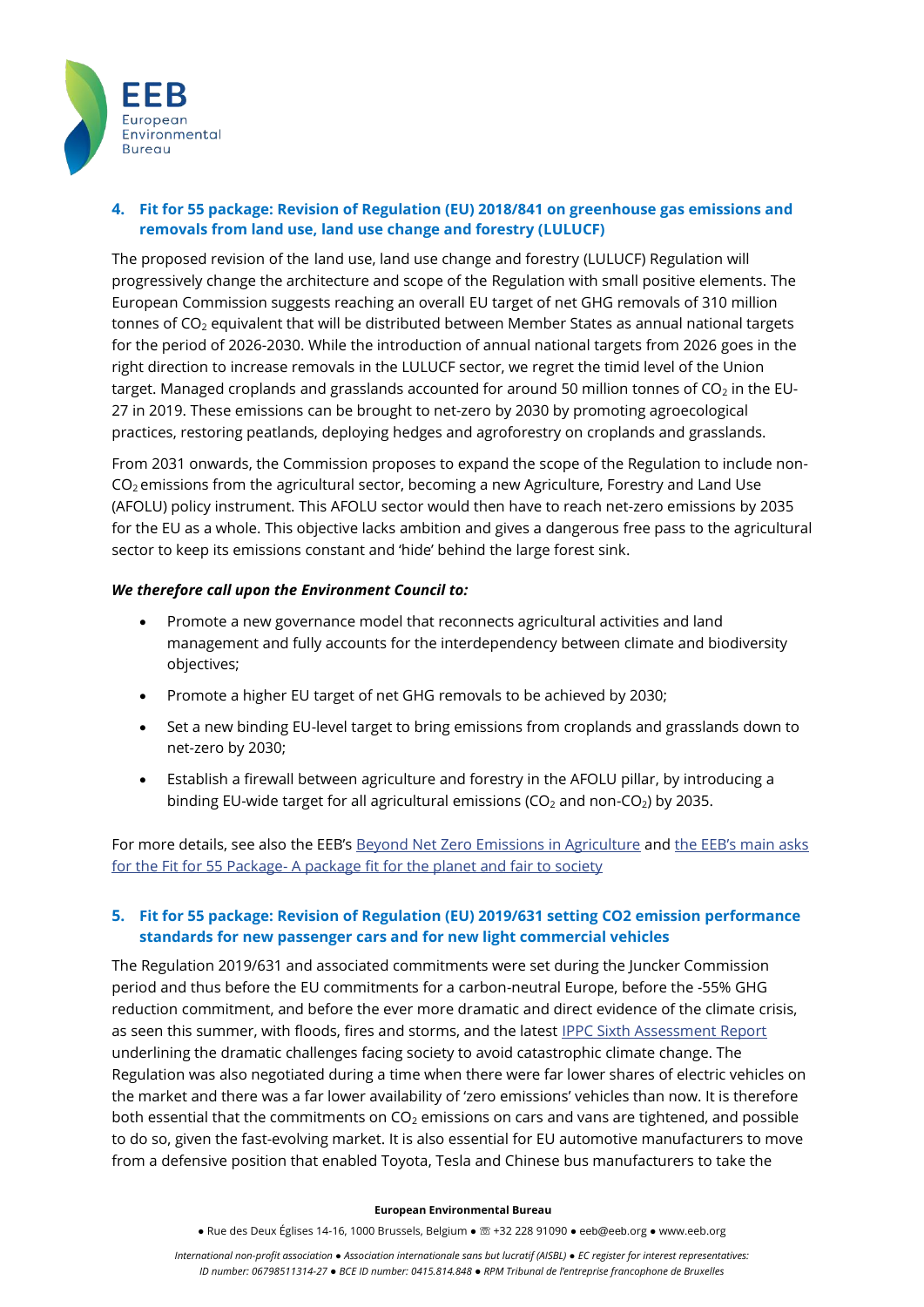

market leadership on hybrids and electrics and embrace a more proactive and progressive strategy to ensure due market share and, over time, leadership in the market for 'zero emissions' vehicles.

### *We therefore call upon the Environment Council to:*

- Promote tougher CO<sub>2</sub> regulation on cars and vans and encourage commitments to stop fossilfuelled transport, in particular by strengthening new EU fleet-wide  $CO<sub>2</sub>$  emission performance standards for new registered cars under Regulation 2019/631, increasing the 2025 reduction target to -25% (from -15%), setting a -40% reduction target for 2027, and strengthening the 2030 target to at least -65% (up from the current target of 37.5%);
- Set an EU-wide phase-out date for the sale of new internal combustion engine (ICE) cars, no later than 2035;
- Request that e-cars emissions standards apply as minimal performance standards for any future national support schemes financed with EU funds;
- Promote national enabling measures to facilitate the transport transition e.g. electric charging infrastructure to support the transition from fossil to zero-emissions vehicles, complemented by improved public transport to support mobility for all, through city zoning in areas limiting use of ICEs, particularly where there are concerns of air quality and by an earlier national phase-out of ICE sales and registrations, notably for 2030;
- Encourage circular economy practices to reduce the need for virgin lithium, promote resource efficiency, promote public transport and active transport to reduce the total demand for lithium for batteries given the expected explosion in demand for lithium and given that there is no such thing as 'green mining';
- Furthermore, insist on the highest environmental standards for lithium mining domestically (and none to be carried out in Natura 2000 areas) and for imports, avoiding all imports from areas with risks of human rights violations.

For a range of complementary 'asks' and useful supporting facts and arguments, see [T&E's Briefing](https://www.transportenvironment.org/sites/te/files/publications/Car%20CO2%202021%20revision%20-%20position%20paper%20%28T%26E%29.pdf) and th[e EEB Briefing](https://eeb.org/library/green-mining-is-a-myth/) on mining.

### **6. Fit for 55 package: Regulation establishing a Social Climate Fund**

The new Fit for 55 package introduces some transformative new measures such as EU-ETS II and the target of having zero emissions transport. Social impacts risk being such that these measures cannot be adopted without safeguards and broad societal support. Thus, the Fit-for-55 package needs to factor in how to have citizens' interests and realities on board. This requires dialogue and funding.

The Social Climate Fund is an essential tool to support low-income households, counterbalance impacts from increased consumer prices for home heating and car fuels and support investments for 2025-2032. It is to be part-financed through EU resources (revenues from the ETS extension from ~25%) and complemented by Member State revenues. Each Member State is required to submit a Social Climate Plan together with updated National Energy and Climate Plans. However, given the scale of fuel poverty, the amount currently proposed (72.2 billion EUR EU contribution and 144.4 bn EUR with 50% national contribution) is far short and also at risk from the potential non-agreement on the ETS extension. Currently, the social fund adopts mainly a 'compensation based' approach rather than investing into empowering citizens to cut their electricity and heating bills. Furthermore, energy poverty is highly gendered, hitting women harder than men in many countries given the particular

#### **European Environmental Bureau**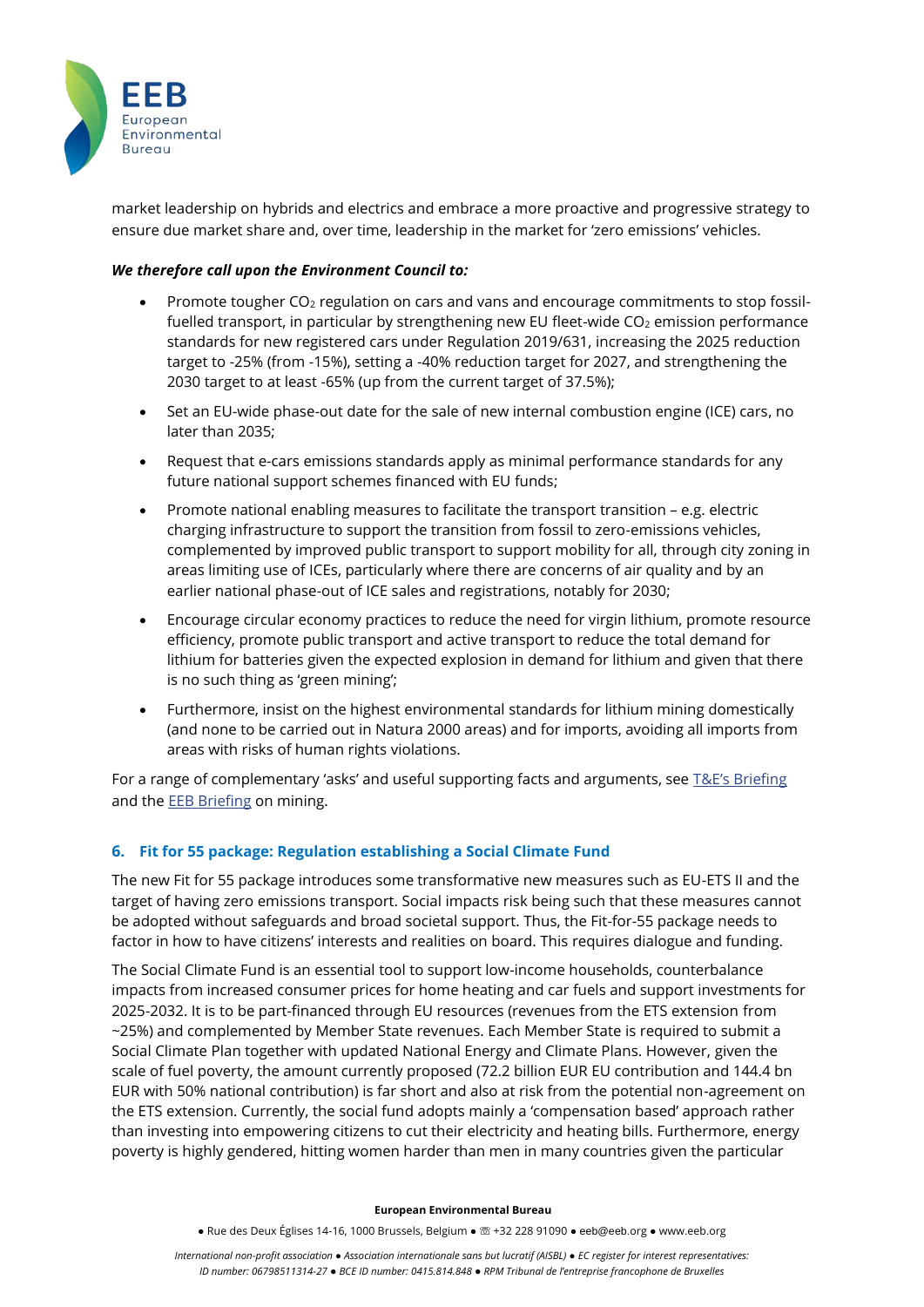

challenges of single parents and those above retirement age, who are on average more likely to be women.

### *We therefore call upon the Environment Council to:*

- Explicitly engage citizens across Europe and within Member States to explore and understand the social challenges they face in the climate and ecological transformation – from energy poverty, to access to services (e.g. mobility and heating) – and how best to support them to make the transition (e.g. to be able to invest in renovation and insulation, changing heating systems) and feed this into the political discussions on the Fit-for-55;
- Invest in clear communications and knowledge-building to avoid misinformation on price impacts of the EGD measures and hence social risks of advancing progressive policies and target fake-news that seeks to undermine the EGD;
- Grasp the full potential of the measure by making it the main EU-wide tool to prevent energy poverty while decarbonising building and transport , thus enhancing the important role of the EU in improving citizens' everyday lives;
- Assess whether the estimated financial envelope risks being too low to address widespread social impacts of general rising energy prices as well as those specifically linked to new Fit-for-55 measures;
- Improve the definition of redistribution criteria across Member States to take differences in those providing funds and those receiving funds into account to ensure fairness;
- Add other conditionalities to avoid that money under the Social Climate Fund flow is misused, ensuring that there is no funding for fossil fuels - e.g. no support for coal to gas;
- Consider also the gender aspects of social impacts with an intersectional lens and include specific targets and measures for women and measures to address gender inequalities given the risk that much of the money will go to male-dominated sectors and the higher incidence of fuel poverty among women;
- Ensure that temporary support for paying high energy bills leaves room for structural investments on energy efficiency and renewable heating in order to eradicate energy poverty;
- Enlarge the definition of energy poverty and vulnerable households to capture the diversity of realities across Europe;
- Make sure that the Social Climate Fund is here to stay and can function regardless of the ETS2 evolution;
- Fully earmark social climate funds to buildings and transport;
- Accompany financial instruments with measures to tackle the root causes of energy poverty.

On needed national action, please also see [Coolproducts's GreenHeat4All scenario](https://www.coolproducts.eu/coolproducts-reports/out-of-gas-eu-is-e70-billion-away-from-making-renewable-heating-affordable-for-all/).

#### **European Environmental Bureau**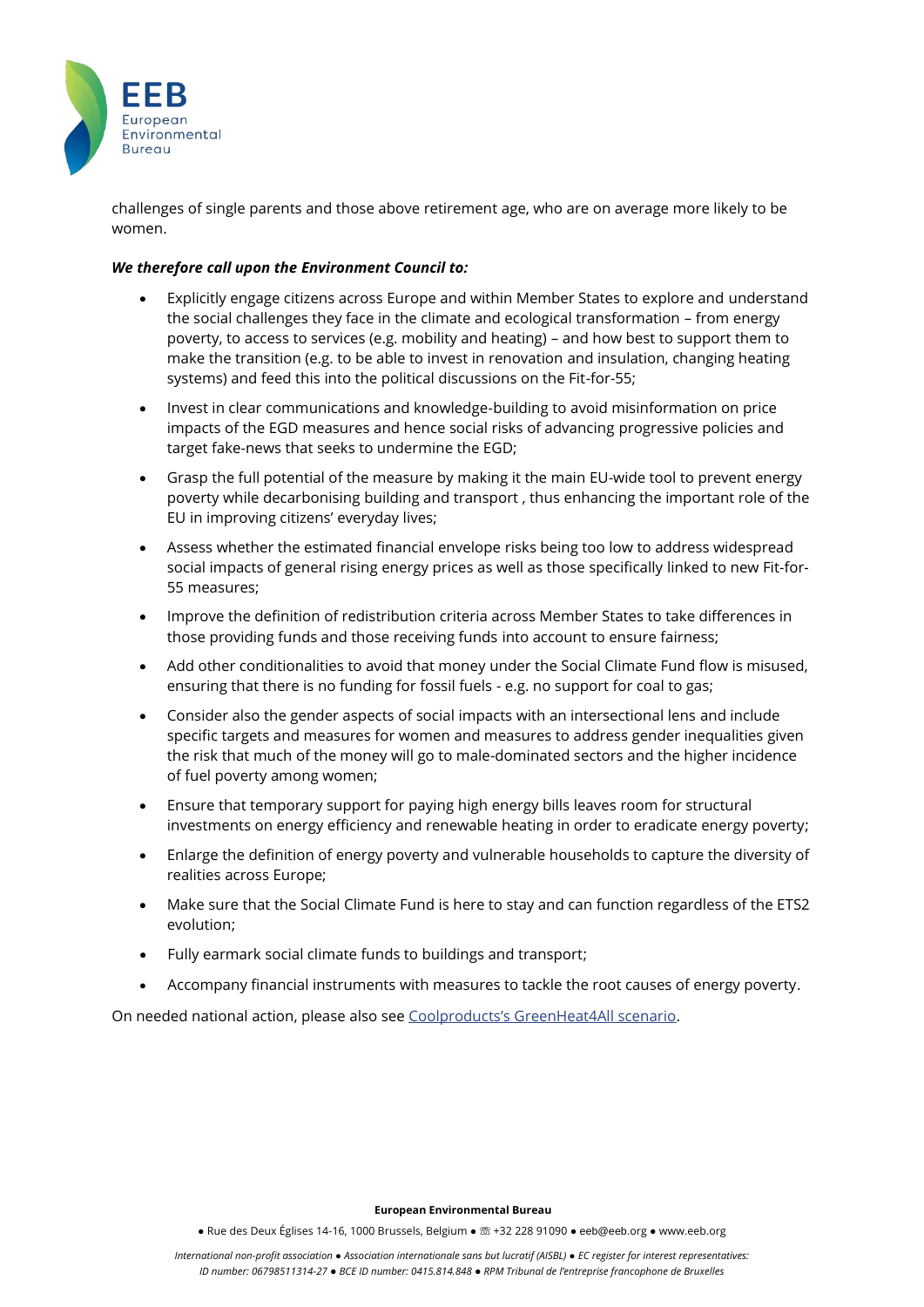

## **7. EU Soil Strategy for 2030**

Healthy soils are crucial for biodiversity, the foundation of the food chain and play a key role in tackling the climate crisis. However, 60-70% of the EU's soils are not healthy and soil degradation is costing the EU an estimated €50bn per year.

The EU Soil Strategy, adopted by the European Commission on 17 November 2021, provides a good start to address these challenges with the overarching vision of all soil ecosystems being in healthy condition by 2050 as well as several relevant mid-term objectives. We strongly welcome the commitment from the Commission to propose a Soil Health Law by 2023 and urge all Ministers to support it and engage in its preparation.

### *We therefore call upon the Environment Council to:*

- Take a strong and proactive role at EU level and as Environment Ministers at national level in the preparation of the Council Conclusions on the EU Soil Strategy for 2030 to ensure that the 2050 vision of the Strategy can be met;
- Endorse the entire EU Soil Strategy alongside preparing the implementation work at national level;
- Strongly welcome the Commission's commitment to propose an EU Soil Health Law by 2023 and commit to supporting this law, recognising that the lack of dedicated EU legislation on soil has been one of the major causes for the alarming state of our soils;
- Welcome the proposed inclusion of legally binding targets for the restoration of peatlands in the Commission's proposal for the Nature Restoration Law and proactively start to prepare the ground for the timely adoption of the law through EU and national level deliberations;
- Ensure the integration of soil health in all relevant policies at EU and national level, especially on agriculture.

## **8. Proposal for a Regulation on minimizing the risk of deforestation and forest degradation associated with products placed on the EU market**

The Commission's proposal for a Regulation on deforestation-free products - the Deforestation Regulation - intends to update the current rules under the EU Timber Regulation and the Forest Law Enforcement, Governance and Trade Regulation (FLEGT Regulation). This proposal introduces mandatory due diligence requirements on traders and operators to prove that the products entering or leaving the EU market have not caused deforestation or forest degradation, regardless of where these companies are based. The draft Regulation currently only covers the sale of beef (including leather), soy, palm oil, timber, coffee and cocoa, and their derived products listed in Annex I. Another novel element introduced by the Regulation is the provision for penalties if there are violations.

The draft Regulation introduces a tiered approach on due diligence requirements, based on the country of origin of the materials and products. Yet, no matter the origin, it requires all companies to declare they have carried out due diligence for the import or exports of their goods and to disclose the geolocation of the place of origin. These statements are collected in an online Registry and accessible to companies and national competent authorities. The public also has access to this Registry, although in anonymised form, which limits the opportunity for the public and NGOs to have full transparency of supply chains and to properly carry out a watch-dog function. The need for full transparency for the public is not only necessary as a matter of principle, but would also allow the

#### **European Environmental Bureau**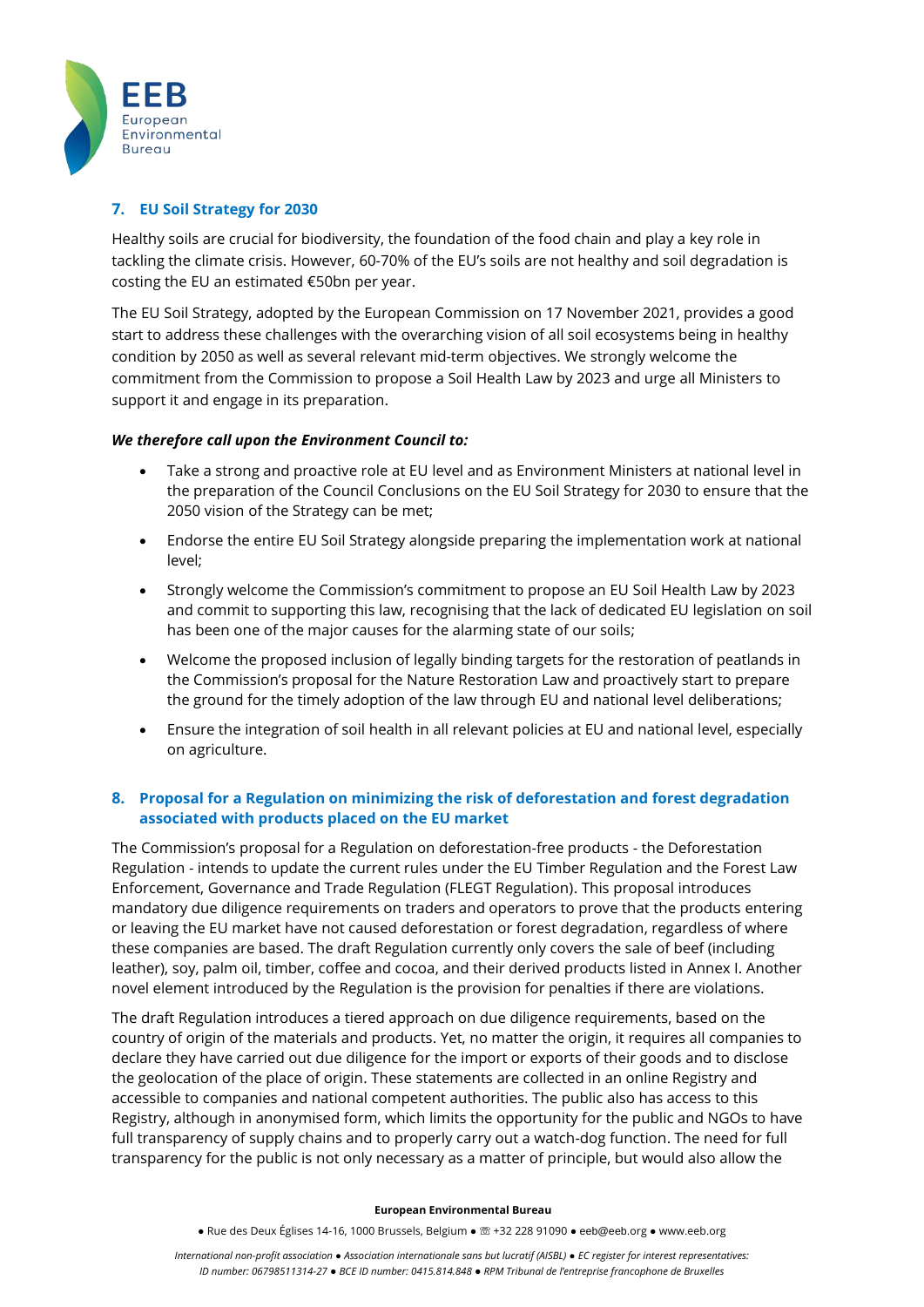

public to signal issues to competent authorities which helps them with their monitoring and enforcement functions.

#### *We therefore call upon the Environment Council to:*

- Ensure that environmental considerations are at the core of discussion by holding the Council debates in the environmental formation of the Council;
- Include other ecosystems such as grasslands, wetlands and savannahs from the start of the legislation instead of allowing their further degradation by delaying their possible inclusion to a future review;
- Strengthen the human rights dimension of the law by requiring compliance with international human rights standards and not only with national laws on land rights, which may be very weak or inadequate in some countries;
- Extend the scope of the law to cover all relevant products and commodities linked to deforestation, in particular through the inclusion of rubber and maize;
- Close loopholes of the 'low risk' country category by requiring all companies to follow the same rules, thereby also creating a level-playing field, while differences for screening companies by competent authorities based on risk factors could be envisaged;
- Allow the public to access and extract information from the Registry in a non-anonymised form;
- Hold discussions with the Commission to emphasise the need for a robust Sustainable Corporate Governance proposal which will ensure strong and coherent liability rules for companies that fail to comply with the Deforestation Regulation.

### **9. Shipment of Waste**

The European Commission proposal for a revised Waste Shipment Regulation was released on 17 November 2021. Among other improvements, it further restricts the export of EU waste, notably to non-OECD countries, creates a possible scrutiny to OECD countries importing EU waste, restricts drastically the possibility to export for disposal even within the EU, optimises the national reporting systems through digitalization and interoperability, ensures a better publicity of notifications and national decisions and suggests several new provisions to boost enforcement. These deserve to be supported.

However, the Commission proposal still falls short of ensuring that the EU will deal with its own waste, requiring it to prevent waste and to boost its recycling capacity to eventually become a larger producer (and exporter) of recycled materials. The proposal also misses the opportunity to really differentiate between shipments for material reuse and recycling versus shipments for lower forms of recovery. While pointing to a clearer distinction between shipments of items for reuse versus shipments of waste to close a possible loophole for illegal export, the proposal fails to address the issue of the end of life of items shipped for reuse: those reusable items will reach their end of life in receiving countries and the EU's and international polluter pays principle – notably enshrined through Extended Producer Responsibility fees – should be maintained beyond EU boundaries. The proposal also exempts intra EU shipments from a strict application of the Basel amendments on plastic waste, creating a bad precedent in relation to the respect of the Basel Convention.

#### **European Environmental Bureau**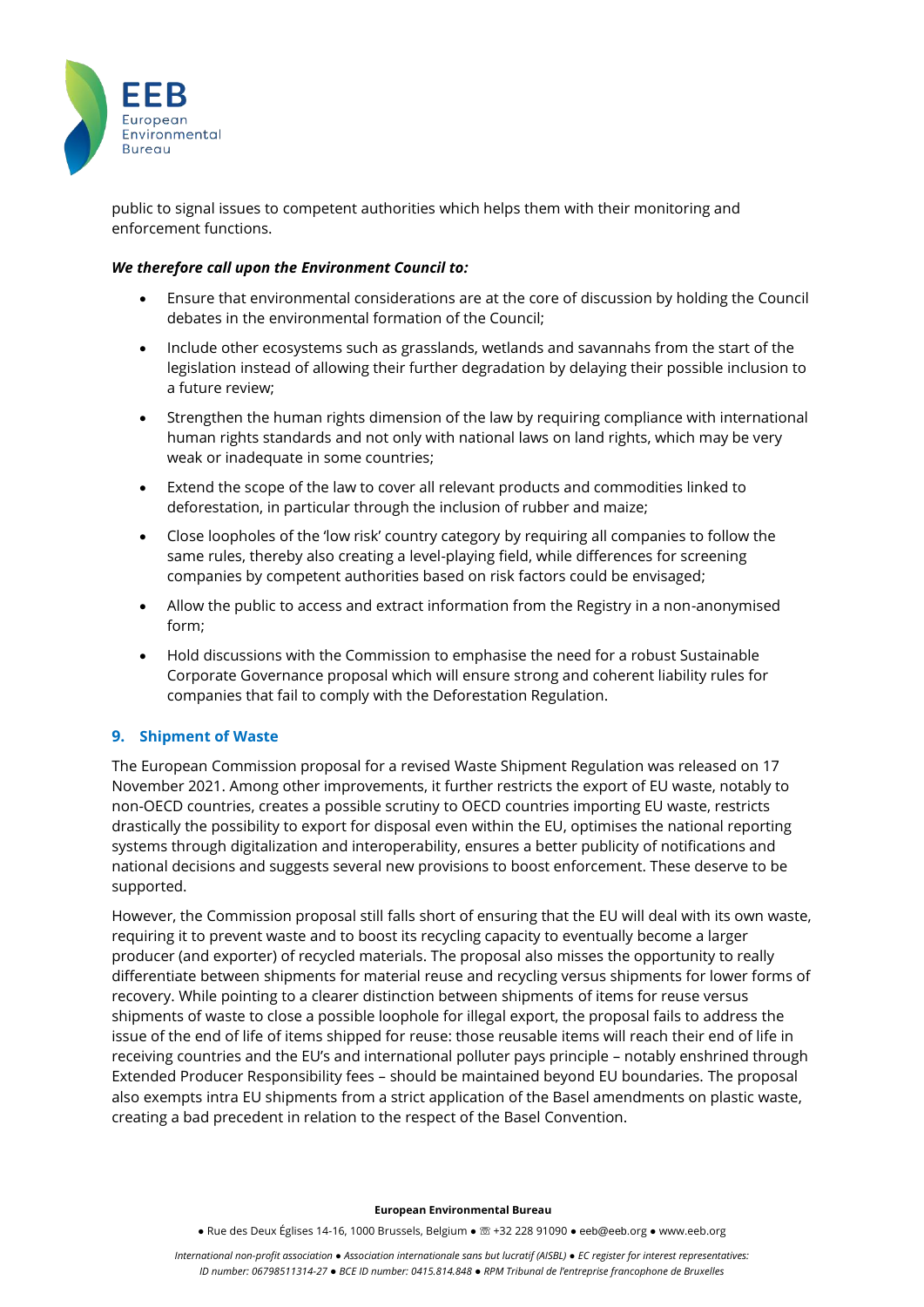

## *We therefore call upon the Environment Council to:*

- Welcome the improvements proposed by the Commission, especially on export restrictions, import scrutiny, export for disposal limitations, national reporting systems, publicity of national decisions and better enforcement;
- Set similar conditions to scrutinise OECD countries as are set to authorise export to non-OECD countries, notably by requiring the strong evidence that importing countries of EU waste are already capable of dealing with their own equivalent domestic waste using similar standards as EU ones. The EU should not be trading waste with countries that are setting up facilities mostly dedicated to treating EU (or other) imported waste, while neglecting their own domestic streams;
- Establish stronger conditions upon export for energy recovery compared to export for reuse and recycling within OECD countries, possibly by requiring a notification procedure for export for energy recovery, or at least by requiring a publicly available justification that no better sorting and possible recycling was feasible before shipping for energy recovery;
- Seize the unique opportunity of the waste shipment reform to address the end of life of products exported for reuse, notably by asking the Commission to explore how the Extended Producer Responsibility fees could 'follow' the products shipped for reuse, thus helping to ensure a decent collection and treatment of these items when reaching their end of life in importing countries;
- Ensure the full alignment with the Basel amendments on plastic waste by restricting exports without notification, including for intra-EU shipments, to recycling of 'green listed' plastic waste under the Basel Convention, rather than accepting to ship without notification some plastic waste that is not on the Basel green list and not for recycling, but for lower forms of recovery.

Please also see our Meta story on [A Wasted Opportunity To End Europe's Trash Export Crisis](https://meta.eeb.org/tag/waste-shipment/).

# **10. Implementation of the EU Biodiversity Strategy for 2030**

More than one year ago, Environment Ministers endorsed the EU's Biodiversity Strategy for 2030 and committed to its implementation. The Strategy provides an opportunity for the EU to become nature positive in a collective and coordinated manner by 2030 to also shape the global biodiversity agreements. This implementation of the Strategy requires high-level political will paired with adequate funding and staff capacity – it will not be easy but putting this challenge in relation to the immense challenge of not taking real action now clearly shows the necessity and urgency of solid implementation work at Member State level.

### *We therefore call upon the Environment Council to:*

- Ensure timely Member State level action to implement the commitments of the Biodiversity Strategy at national level by 2030, providing opportunities for collaboration, best-practice learning, healthy peer-pressure and accountability to individual and collective commitments made;
- Demonstrate the necessary high-level political will as well as resources for the national implementation of the Strategy;

#### **European Environmental Bureau**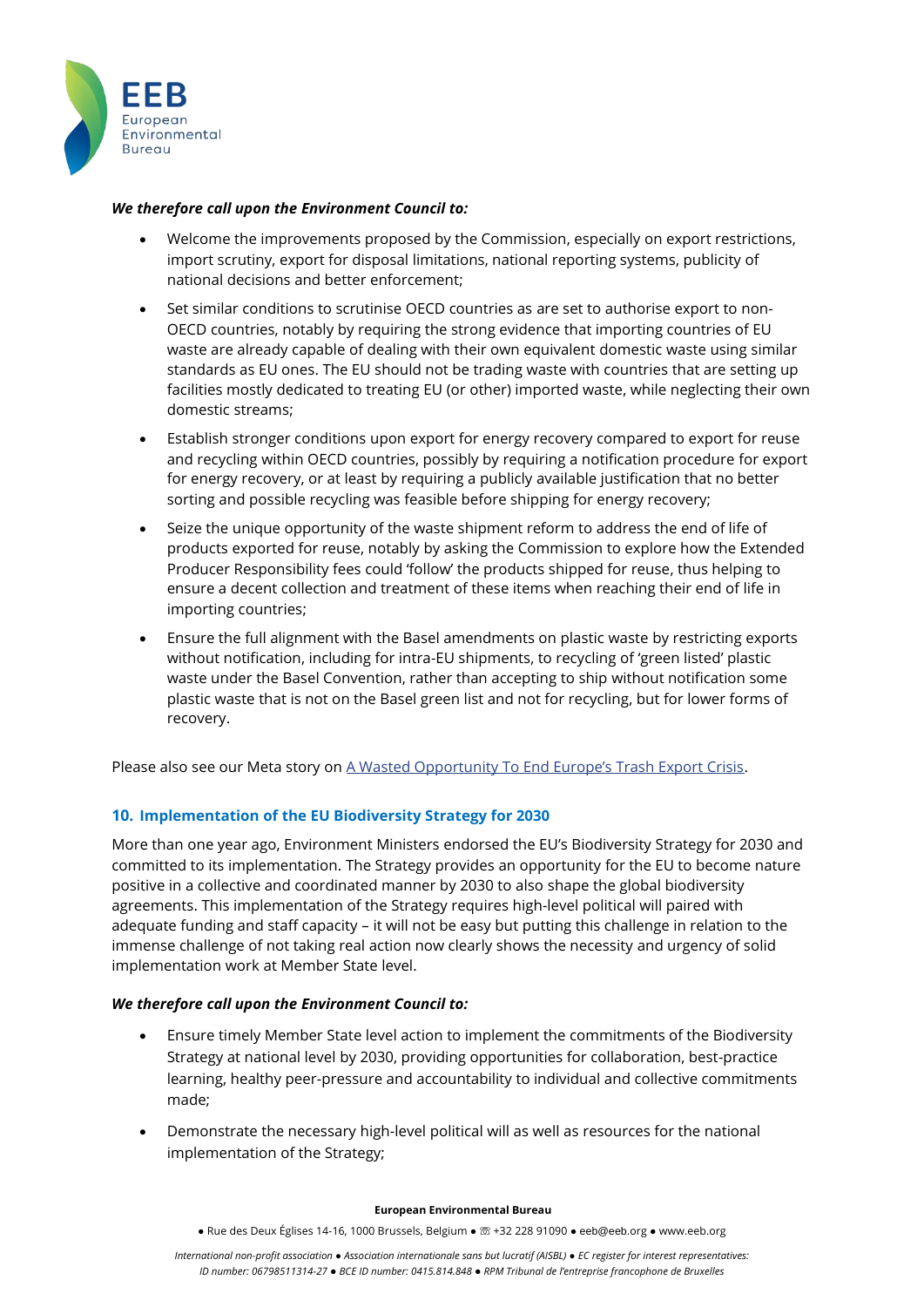

- Ensure that where there is lack of progress or where there is a risk of not meeting the commitments of the Strategy, the EU institutions jointly agree on early and adequate corrective action to be taken;
- Ensure significant progress on meeting the 30% protected area target, with a third thereof under strict protection, through the 2022 pledge and review process with a focus on management effectiveness and through a strict interpretation and application of the criteria leading to additional designations and restoration action;
- Start Member State level preparation on the upcoming Nature Restoration Law to ensure swift Council discussions and timely Member State implementation, including through National Restoration Plans;
- Ensure the strong involvement of environment ministries in the work on definitions of primary and old-growth forests and guidelines to closer-to-nature forestry;
- Demand the full implementation of long-standing environmental obligations, particularly under the Birds and Habitats Directives and the Water Framework Directive, investing in the needed capacity and resources to ensure compliance and providing a clear plan towards full compliance.

# **11. UNFCCC Conference (COP 26) (Glasgow, 31 October - 12 November 2021)**

COP26 was to meant to set another landmark after the 2015 Paris Agreement. 2021 has been the year of another painful wake-up call for the planet, reminding us that the climate clock is running even faster than the scientific community had long predicted and people were expecting. During the past summer, extreme and long-lasting episodes of violent rains, floods, heatwaves and fires have taken a heavy toll all over the world on people, nature, goods and critical infrastructure.

The insufficient commitment by world leaders at COP26 is therefore deeply worrying. With the current global emission trend, we are heading towards a +3.2°C global average temperature rise before the end of this century, and commitments at the COP only suggest +2.4°C will be achieved at best with additional commitments. This fundamentally disappointing result was not the only one of the COP.

There was also a governance failure – with on the one hand deeply limited access by youth and civil society, while at the same time the delegation from fossil-fuel companies being larger than any national delegation. There was an additional credibility failure as the goal of developed State Parties to jointly mobilise USD 100 billion per year by 2020 to support developing countries has not yet been met, nor increased in line with responsibilities and the crisis. The COP was therefore a deep disappointment. The only attempt towards somewhat saving grace was that the theoretical commitment to 1.5°C warming was maintained, and that the COP itself recognised that progress was insufficient and agreed a commitment to review national pledges yearly, with the next opportunity at the talks in Egypt. There is, however, no time to keep pushing off hard commitments to save our future.

### *We therefore call upon the Environment Council to:*

• In light of the insufficient contributions made at COP26 to tackle the climate emergency, and given the EU's historic and current responsibilities for global heating, ensure that Europe significantly increases its efforts to make a fair contribution to the global climate challenge to keep temperature rise below 1.5°C with a mitigation effort aligned with science, equity and

#### **European Environmental Bureau**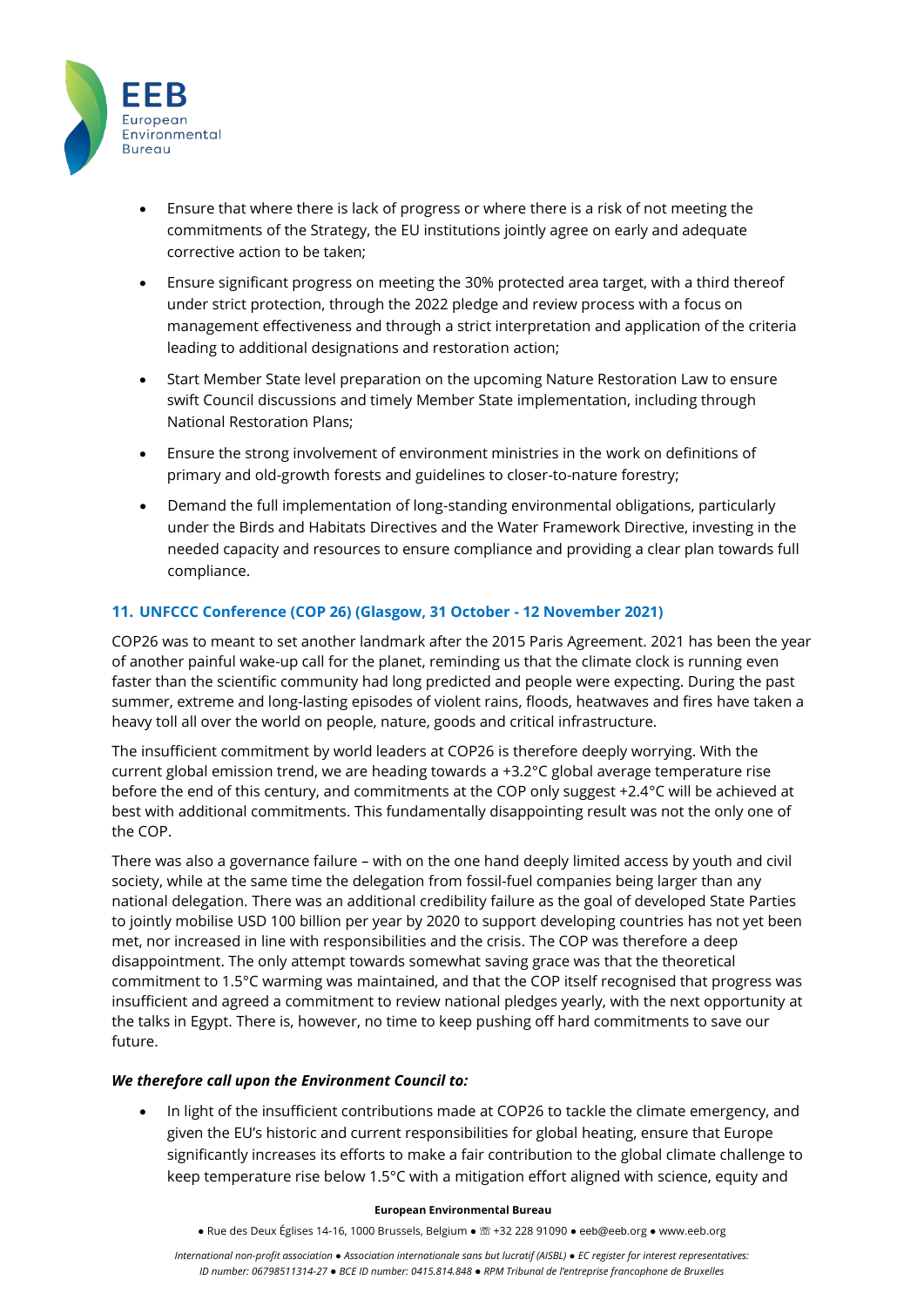

historical responsibility aiming to achieve at least 65% emissions reductions by 2030 and climate neutrality by 2040, by means of a phasing out of fossil fuels by 2040;

- To be credible domestically and internationally, the EU must ensure that its ambition is increased for both the ongoing negotiations on the Fit for 55 Package and subsequent negotiations on the second Fit for 55 Package, across all the different files, as outlined above. The GHG emissions target of '55% net' reductions by 2030 on 1990 levels is not aligned with the 1.5°C commitment under the Paris Agreement;
- Boost local resilience and global justice by providing financial and technical support to countries that are affected by climate change and by developing an international protection scheme for climate change-induced migration;
- Enable youth participation and integrate their views and vision into political decision-making by creating Youth Councils in the EU and Member States; these Youth Councils should gain the status of social partners in the EU and its member states and would liaise with the UN Youth Advisory Group on Climate Change.

See also the EEB's [Building a Paris Agreement Compatible \(PAC\) energy scenario](https://eeb.org/library/building-a-paris-agreement-compatible-pac-energy-scenario/) and associated policy [brief,](https://www.pac-scenarios.eu/fileadmin/user_upload/EEB_CAN_Europe_PAC_Policy_Brief.pdf) and META article on COP26

# **12. 15th meeting of the Conference of the Parties to the Convention on Biological Diversity (CBD COP 15.1) (Kunming (hybrid), 11 - 15 October 2021)**

The preparation of the Global Biodiversity Framework under the Convention on Biological Diversity has, unfortunately, been further delayed due to the Covid-19 pandemic. Yet, it remains crucial that the EU takes on a leadership role, pushing for an ambitious post-2020 Global Biodiversity Framework. However, for this to be credible, the EU's global leadership role must be backed up by adequate action and demonstrable progress to protect and restore nature at home, address key drivers of biodiversity loss and include the drastic reduction of the EU's global ecological footprint.

### *We therefore call upon the Environment Council to:*

• Adopt strong Council Conclusions to best prepare the EU to take a leadership role at the second phase of the CBD COP 15, aiming to establish a global network of effectively managed protected marine, freshwater and terrestrial areas, covering 30% of the planet in full respect of human right.

## **13. Seventh Session of the Meeting of the Parties to the Aarhus Convention, 18-20 October 2021**

At the 7<sup>th</sup> session of the Meeting of the Parties (MoP-7) to the Aarhus Convention, the EU created a scandal when it managed to block the endorsement of one of the findings of the Aarhus Convention Compliance Committee against itself, this time in relation to Communication ACCC/C/2015/128. The findings of non-compliance in this case were based on the insufficient possibilities for access to justice at the level of the EU institutions in relation to state aid decisions. This was only the second time ever that the MoP was unable to endorse the Committee's findings of non-compliance, the first time having also been due to the intransigence of the EU: at MoP-6 in September 2017, the EU had blocked the endorsement of findings of non-compliance against it in relation to Communication ACCC/C/2008/32. The Meeting of the Parties at MoP-7 deemed the amended Aarhus Regulation that had been agreed

#### **European Environmental Bureau**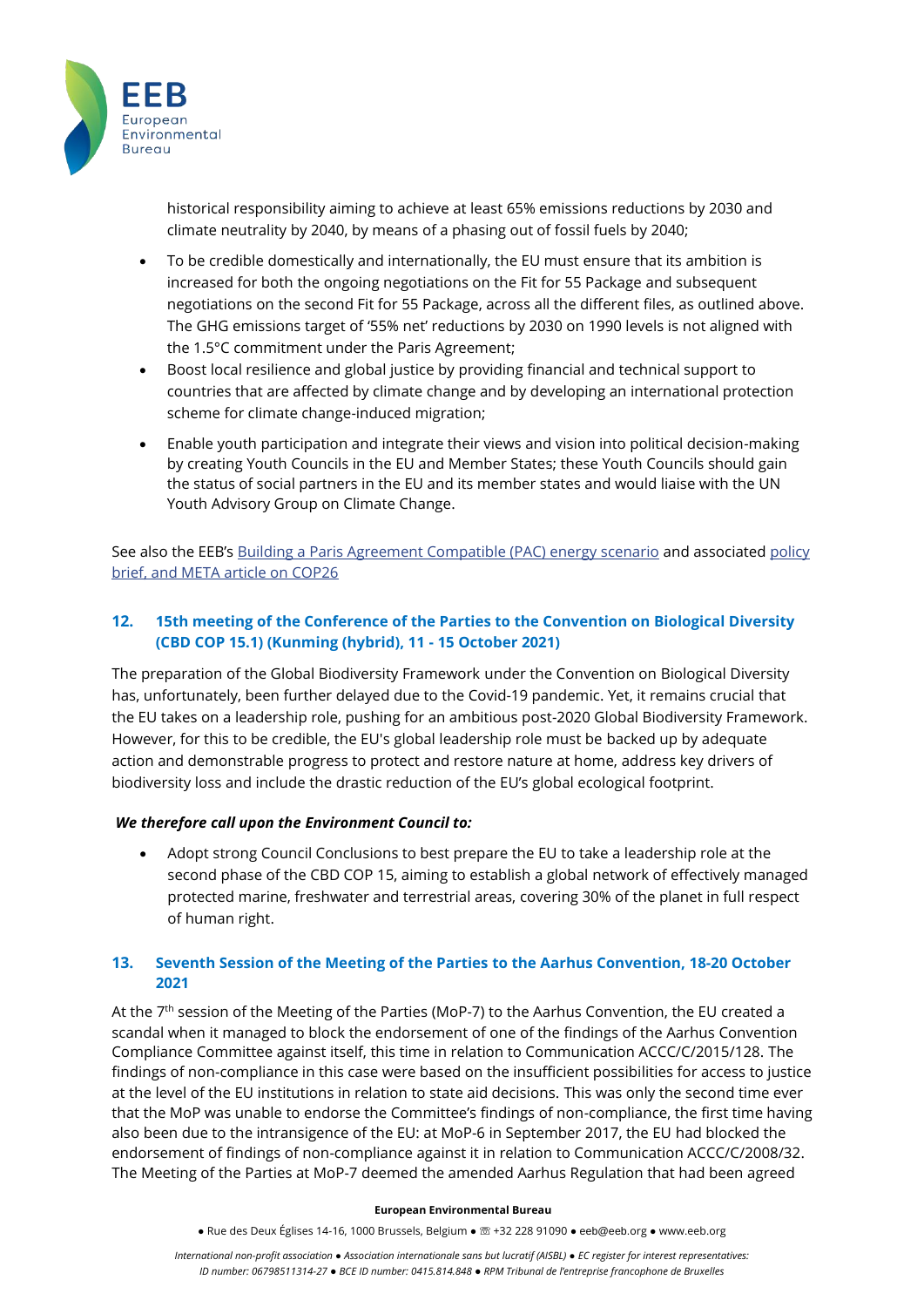

between the Council and Parliament in October 2021 to be a sufficient response to earlier findings of the Aarhus Convention Compliance Committee (). At MoP-7, the EU changed the tactics slightly and instead of blocking the whole decision as had happened at MoP-6, it cherry picked the findings on its own compliance that it could tolerate, and also the one it preferred to postpone (ACCC/C/2015/128)..

At MoP-7, the EU therefore once again failed to stand up for the rule of law when it concerned the behaviour of its own institutions. The hypocrisy of the EU's position was not lost on the other Parties; not least on Belarus which pointed out the double standards of criticizing the Belarussian government's position towards the Compliance Committee while simultaneously refusing to endorse findings against the EU itself. Belarus tried to employ similar arguments as the EU to block the approval of a decision on its own compliance (Decision VII/8c) concerning the liquidation of Belarussian environmental NGO Ecohome. For the first time in the history of the Convention, Parties had to formally vote and ultimately approved the decision against Belarus. Belarus has now threatened to withdraw from the Convention. During the next intersessional period of the Aarhus Convention, the EU has to re-earn the trust of the other parties by fully implementing the findings in case ACCC/C/2015/128, not least so that the strong stance that it should take on Belarus has credibility.

### *We therefore call upon the Environment Council to:*

- Insist that the Commission fully implements the findings in case ACCC/C/2015/128 during the next intersessional period of the Aarhus Convention with the review of the EU's Competition Policy, including with the upcoming review of Commission Guidelines on Horizontal and Vertical Agreements as well as of state aid guidelines;
- Support a strong position on Belarus so that its membership as a Party does not weaken the processes of the Convention, while deploying all necessary diplomatic means to ensure that Belarus remains bound by commitments made under the Convention.

### **14. Fourth session of the Meeting of the Parties to the Protocol on PRTRs (MoPP 4)**

The 4th session of the Meeting of the Parties to the Protocol on Pollutant Release and Transfer Registers (PRTRs) (MoPP4) recognised the importance of PRTRs, notably for contributing to a more transversal perspective for improving tracking of progress towards the delivery of the Sustainable Development Goals and enhanced synergies for the implementation of multilateral environmental agreements (MEAs) and the global promotion of the Protocol. So far, the EU and its Member States have been the parties most opposed to preventing further progress and development of the Protocol, using the excuse of "lack of negotiation mandate". The MoPP4 finally adopted the decision IV/2 on the development of the PRTR (ECE/MP.PRTR/2012/14) and the work-programme 2022-025 (ECE/MP.PRTR2021/13).

The EEB considers that a review of the UNECE PRTR is overdue and should be accompanied by concrete actions to that end at EU level (EU-PRTR), but also by national frontrunner practice. This notably includes the implementation of the recommendations made in the reports of the UNECE PRTR Bureau.

At the same time, the EU-PRTR is under review together with the Industrial Emissions Directive, with proposals expected by the European Commission in March 2022. A strong signal for making the EU enter the digital age and to put policy intentions into practice is needed with a clear statement of support from the Council to that end.

#### **European Environmental Bureau**